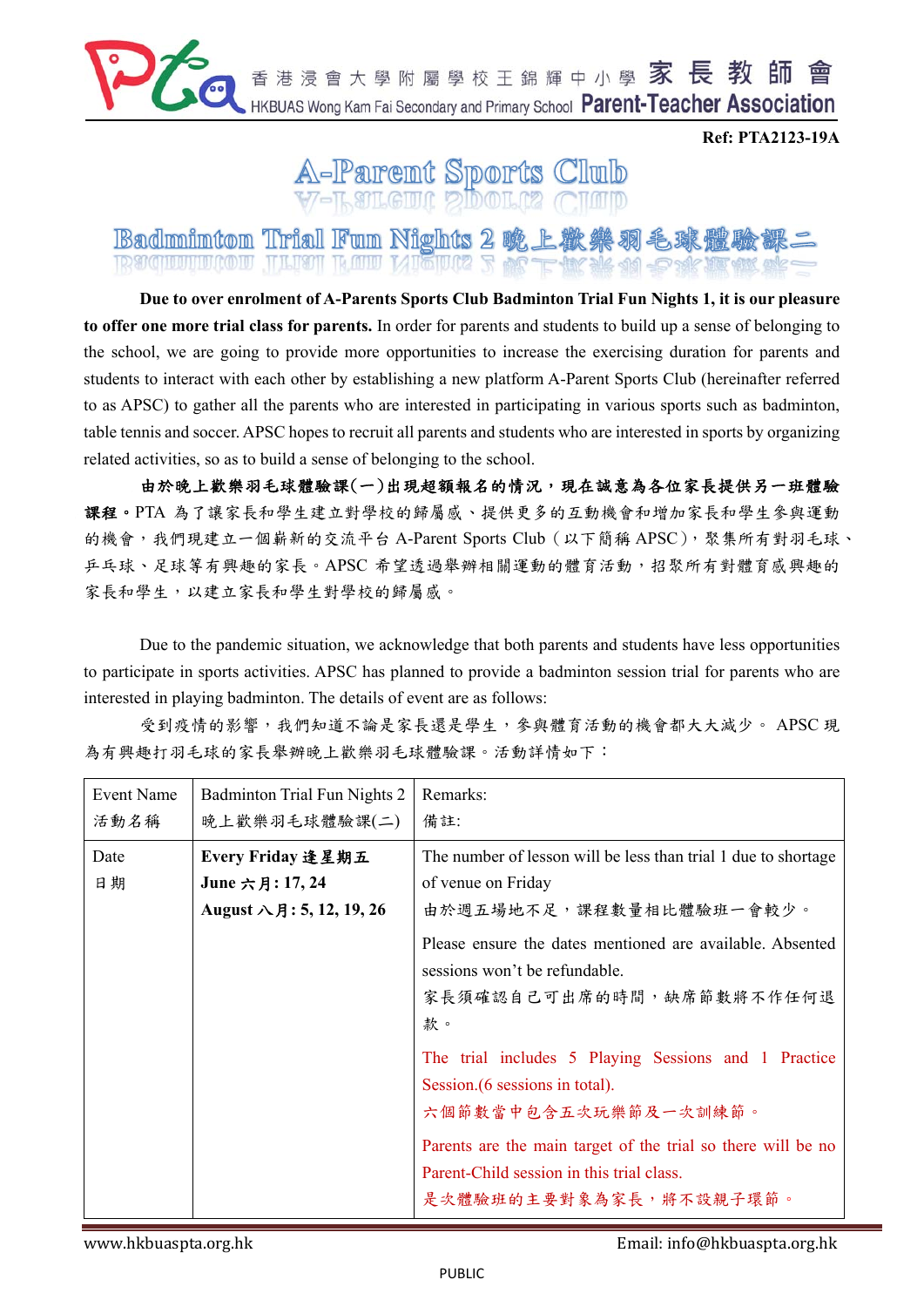

| 6:30 p.m. to 8:30 p.m.                                                       |                                                                                                                                                                                                                                  |  |  |
|------------------------------------------------------------------------------|----------------------------------------------------------------------------------------------------------------------------------------------------------------------------------------------------------------------------------|--|--|
|                                                                              |                                                                                                                                                                                                                                  |  |  |
|                                                                              | 晚上六時三十分至八時三十分                                                                                                                                                                                                                    |  |  |
| Indoor Gymnasium, 2/F                                                        |                                                                                                                                                                                                                                  |  |  |
| 學校二樓室內體育館                                                                    |                                                                                                                                                                                                                                  |  |  |
| 25 Parents<br>二十五位家長                                                         | Lucky draw will be conducted if there's a large number of<br>registrations.<br>如超額報名,將會進行抽籤揀選參加者。                                                                                                                                |  |  |
|                                                                              | If parents have registered in the first trial class before, there<br>will be considered with priority for the current registration<br>若家長之前曾報名參加體驗課(一)但未獲取錄,本次報<br>名將會得到被優先錄取的機會。                                                |  |  |
|                                                                              | Both Parents Policy adopted; both parents can register<br>together, but it's not guaranteed that both parents will be able<br>to participate successfully at the same time.<br><b>兩位家長可同時報名,但並不能保證兩位家長能夠同時</b><br>成功参加。          |  |  |
| \$780 /Member                                                                | Venue fee, Coaching fee, Shuttlecock fee are all included.<br>費用已包含場地、教練及羽毛球的支出。                                                                                                                                                 |  |  |
| \$50 /Membership Card<br>五十元正/會員卡<br>Club Uniform 隊服<br>(To be confirmed 待定) | Extra fee will be refunded after experience sessions are over.<br>(Refunds do not include any absences.)<br>所有盈餘將於所有體驗課完結後退還給所有參加者。<br>(退還費用不包括任何缺席情況)<br>All members are required to pay for a membership card for<br>entrance. |  |  |
|                                                                              | 所有參加者必須支付造卡費用用作進出學校。                                                                                                                                                                                                             |  |  |
|                                                                              | Payment of membership fee and arrangements of Club<br>Uniform will be announced after the confirmation of all<br>participants.<br>待所有參加者確認後將公佈收取會費及訂製隊服詳情。                                                                       |  |  |
|                                                                              | 七百八十元正/每位會員                                                                                                                                                                                                                      |  |  |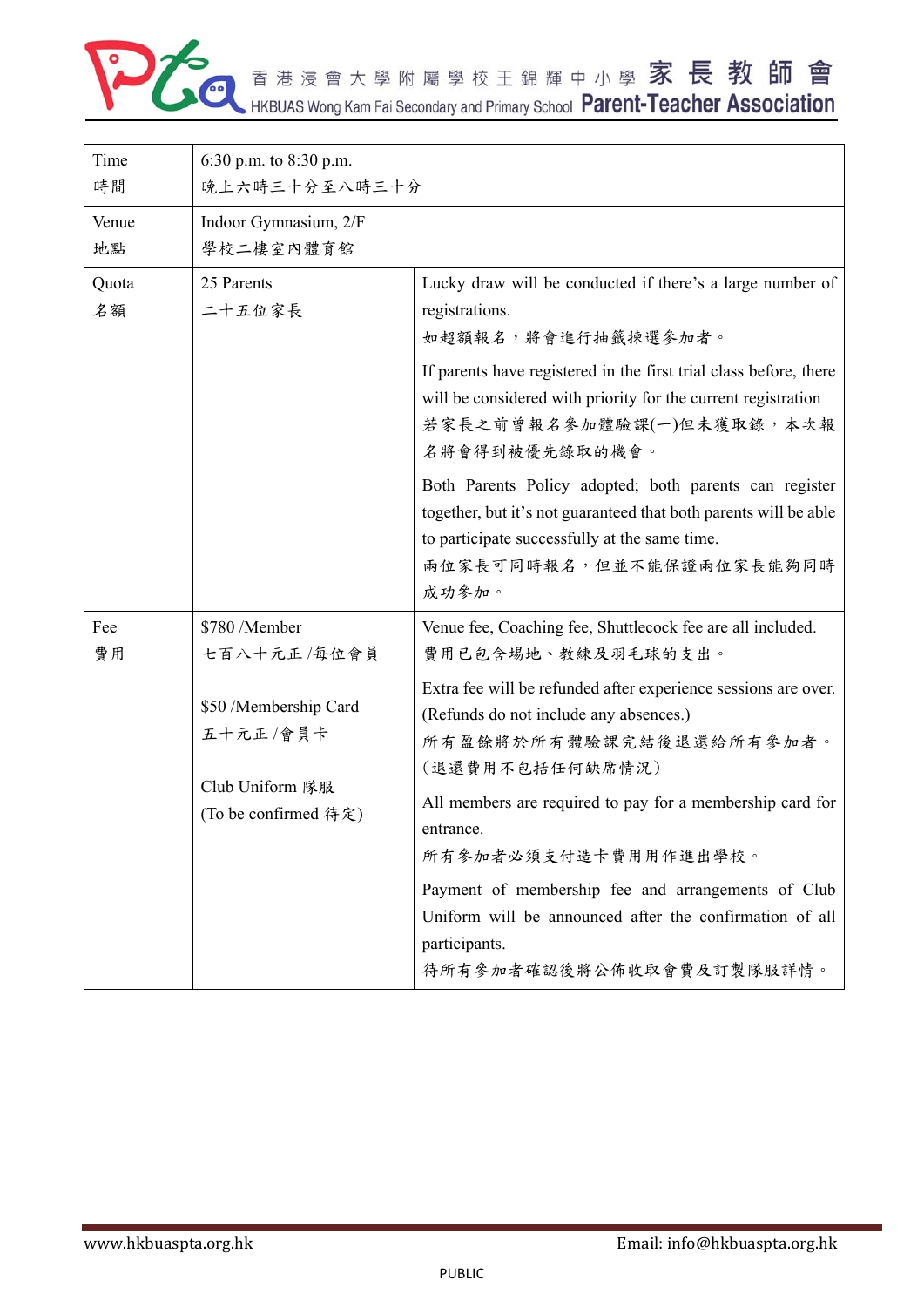

| Remarks |    | 1. According to the Government and EDB's vaccine pass requirement, parents are               |
|---------|----|----------------------------------------------------------------------------------------------|
| 備註      |    | considered as school visitor who shall comply such requirement and provide vaccination       |
|         |    | proof for APSC's checking and record. All Vaccination record will be deleted after the       |
|         |    | event.                                                                                       |
|         |    | 根據政府和教育局對疫苗通行證的要求,所有家長會被視為學校訪客,故此所有                                                          |
|         |    | 家長(學校訪客)需要符合疫苗接種安排的要求,並提供疫苗接種證明供APSC查核                                                       |
|         |    | 及紀錄。所有疫苗接種證明將於活動結束後銷毀。                                                                       |
|         | 2. | All members should follow the rules and regulations of APSC (including the regulations       |
|         |    | of the school, use of venues) during all activities. To learn more, please click the link or |
|         |    | scan the QR code below.                                                                      |
|         |    | 所有参加有關APSC活動的家長必須遵守A-Parent Sports Club附                                                     |
|         |    | 屬委員會會員條款和守則(包括學校的規定、場地使用守則),                                                                 |
|         |    | 有關詳情請按以下連結或掃描二維碼。                                                                            |
|         |    | https://tinyurl.com/apsc-club                                                                |
|         |    |                                                                                              |
|         | 3. | Parents who have successfully enrolled the event will be added into a WhatsApp group         |
|         |    | by May 21, 2022.                                                                             |
|         |    | 成功報名的家長將於5月21日或之前將獲邀請加入WhatsApp群組。                                                           |

Please sign and reply via eNotice on or before Thursday, 19 May, 2022. For any enquiries, please contact Mr. Michael Hui through iMail.

請於 5月19日(星期四)或之前以 eNotice 回覆。如有任何查詢,請以 iMail 與許柏年老師聯絡。

第十五屆家長教師會 謹啓 2022 年5月17日